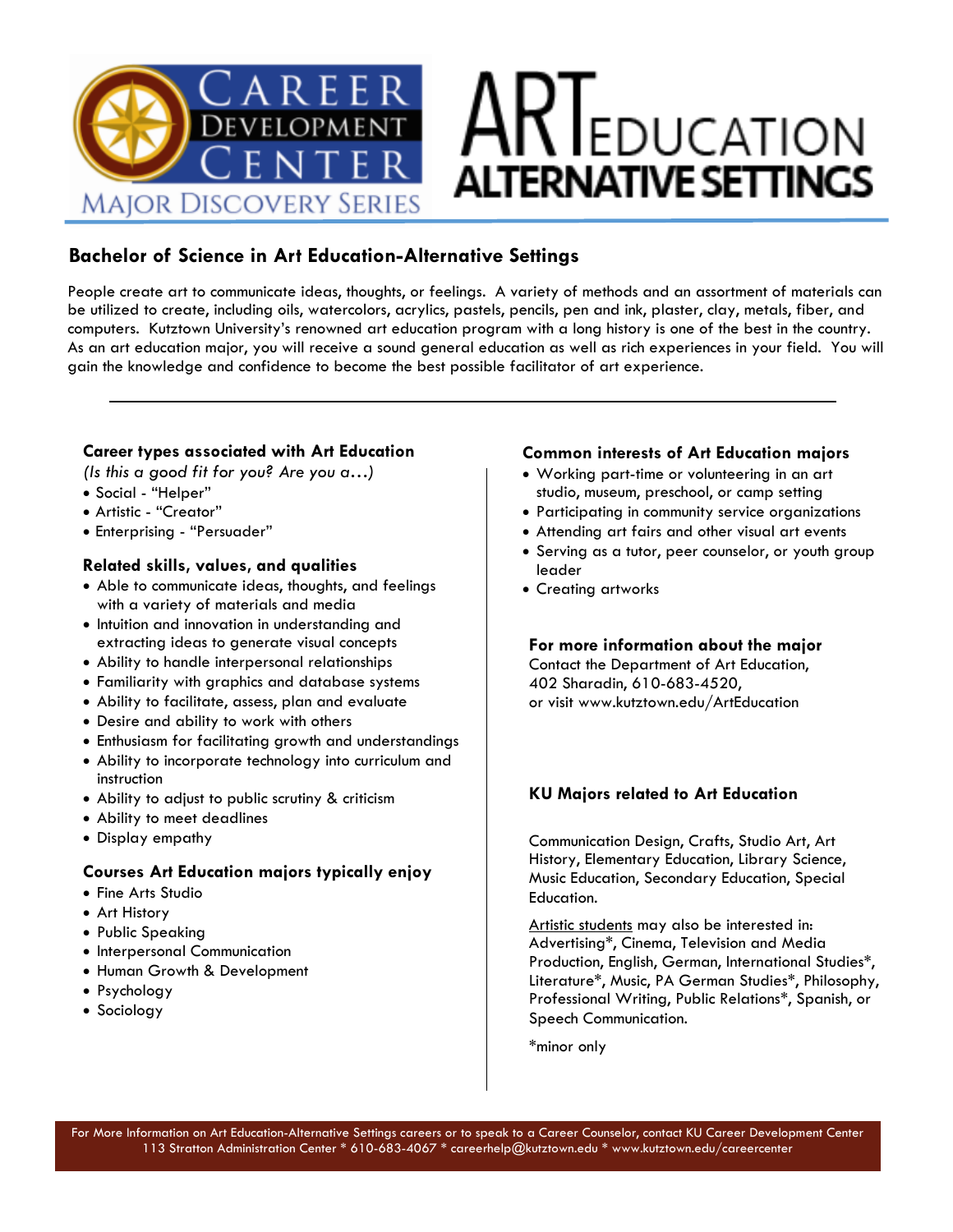## **FOUR STEPS TO SUCCESS**

OVER EXPERIENCE MAPLEMENT EXPLORE DISC

## 1<sup>ST</sup> YEAR

- Enroll in the Career Exploration Certificate.
- Attend info sessions to learn about career development and personal branding.
- Take a career assessment to identify and confirm interests.
- Get involved in campus clubs and organizations.
- Develop basic workplace skills through jobs or volunteer work.
- Talk with professors, family, and friends about career ideas.
- Conduct informational interviews with professionals working in fields of interest.
- Develop a relationship with your professors and faculty advisor.

#### $2<sup>ND</sup>$ YEAR

- Meet with CDC career coach.
- Attend info sessions to learn about resume writing, and externships.
- Confirm your choice of major and consider options for double major or minor.
- Research careers of interest.
- Complete a job shadowing (externship) experience.
- Seek meaningful employment or volunteer work in a field related to your major.
- Explore options for undergraduate research and study abroad.
- Write a resume and have it reviewed by the CDC.
- Manage your online presence.

## 3RD YFAR

- Enroll in the Career Success Attend your Senior Kick-off Certificate.
- Complete an internship and/or undergraduate research.
- Attend info sessions about internships, interviewing, job search strategies, and grad school.
- Build a LinkedIn profile and continue to monitor your online presence.
- Complete a mock interview.
- Build skills through research projects, part-time employment, and volunteer work.
- Participate in employer panels, site visits & networking events.
- Attend internship & job fairs.
- Take on a leadership role in a student organization or work.
- Consider graduate school options and prepare for

## 4TH YEAR

- session and other info sessions to prepare for job search/grad school.
- Update your resume and LinkedIn profile.
- Create cover letter drafts.
- Gain experience through internships and/or undergraduate research.
- Secure references for job/grad school applications.
- Create your "30 second" commercial/elevator pitch.
- Meet with CDC to develop job search strategies.
- Research employers.
- Network with professionals through events and social media.
- Join a professional organization in your discipline.
- Attend the senior etiquette luncheon and dinner.
- Participate in job fairs and on-campus interviewing.

#### **Sample Career Titles**

Art Education-Alternative Settings majors can be found working in a wide variety of career fields. Here are just some career titles that may be of interest. Please note that some jobs may require further education and training.

- Adult Education Teacher
- **Advertiser**
- Alumni Relations Coordinator
- Animator
- Architectural Conservationist
- Art Appraiser Art Auctioneer
- Art Conservationist
- Art Critic
- Art Director
- Artist
- Art Investor
- Art Lawyer
- Art Supply Store Manager
- Art Teacher
- Art Therapist
- Assistant Principal • Book Illustrator
- Cartoonist
- College Professor
- Commercial Designer
- Community/Public Service Administrator
- **Curator**
- Costume Designer
- Day Care Administrator
- Educational Programmer
- Education and Training Administrator **Education Management Specialist**
- Educational Administrator
- Education Consultant
- Educational Materials Sales Rep.
- Elementary School Teacher
- Fashion Designer
- Graphic Designer
- Guidance Counselor
- Furniture Designer
- Greeting Card Illustrator<br>• Interior Desianer
- Interior Designer
- Internet/Web Page Designer

To learn more about these careers, visit http://online.onetcenter.org or www.bls.gov/oco.

- Jewelry Designer<br>• Layout Editor
- Layout Editor
- Newspaper Artist
- Museum Educator
- Painter or Sculptor
- Paintings Restorer
- Peace Corps/VISTA Worker
- Personnel Director
- **Photojournalist**
- Photographer • Preschool Administrator
- Preschool Teacher
- **Principal**
- Publisher

• Tutor

- Secondary School Teacher
- Set Designer
- Student Affairs Administrator
- Curriculum Specialist Textile Designer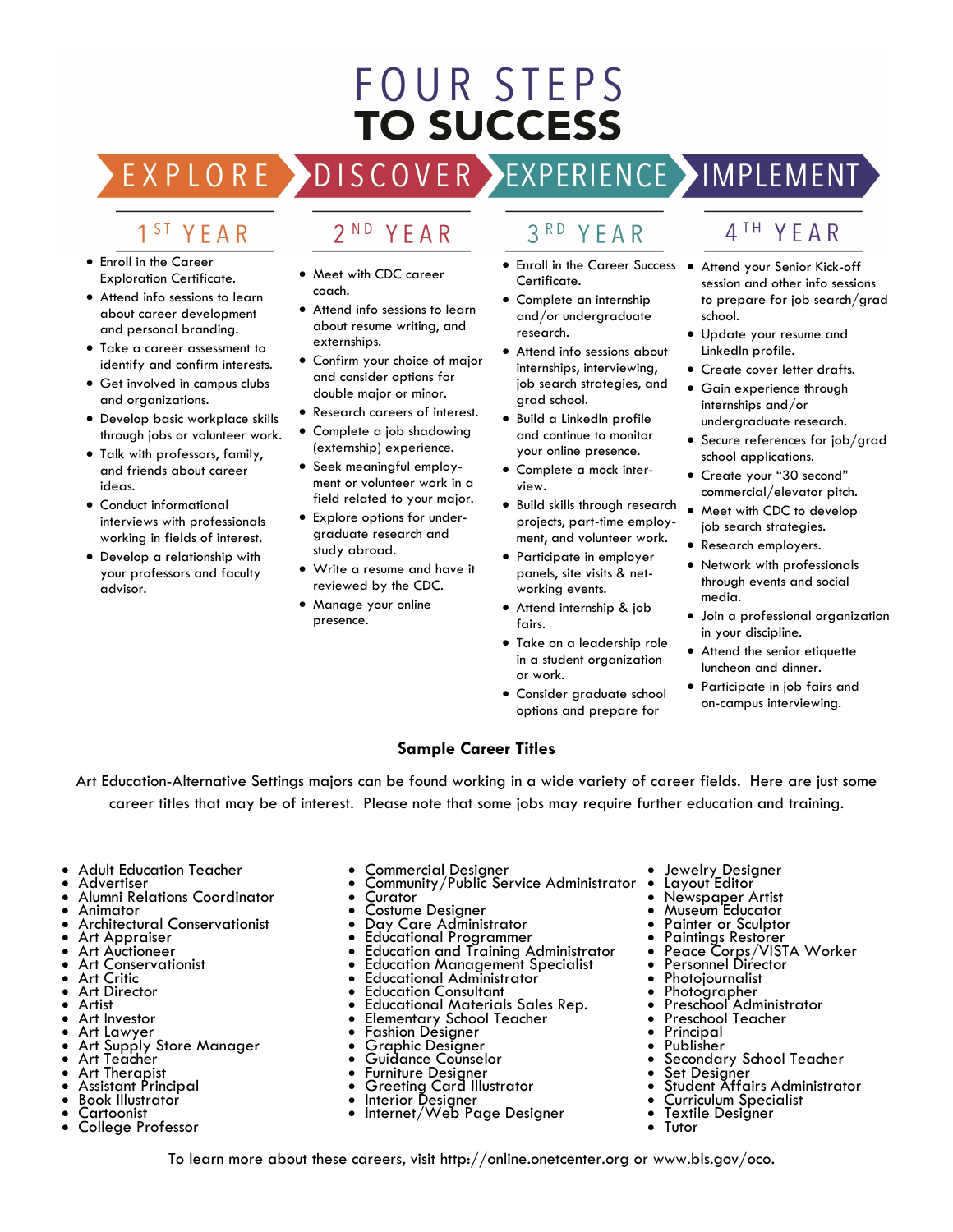#### **Common Internship Sites and Employers**

Art Education-Alternative Settings majors often find internships and employment in the following industries.

- Art Galleries/Museums
- State and Federal Government Youth Services
- Camps
- Heath based centers
- Public and Private Schools
- International Schools
- Colleges and Universities
- Community Centers/Non-Profit Organizations
- Educational Publishers
- Business and Industry
- Religious Institutions
- Hospitals

# handshake

Handshake is the primary online resource for preparing and connecting students and alumni with employers.

#### **Useful Websites for Art Education-Alternative Settings Majors**

Whether you are researching related career fields, applying for internships or jobs, or planning to join a professional association, these websites are for you!

| <b>Industry/Employment Information</b> | <b>Job/Internship Search Sites</b>                    | <b>Professional Associations</b>                                      |
|----------------------------------------|-------------------------------------------------------|-----------------------------------------------------------------------|
| PA Department of Education             | LinkedIn Jobs                                         | <b>PA School Board Association</b>                                    |
| www.pde.state.pa.us                    | www.linkedin.com/jobs                                 | www.psba.org                                                          |
| NJ Department of Education             | <b>PA-REAP</b>                                        | American Federation of Teachers                                       |
| www.state.nj.us/education              | www.pareap.net                                        | www.aft.org                                                           |
| Education Week                         | PA-Educator.net                                       | <b>PA State Education Association</b>                                 |
| www.edweek.org                         | www.pa-educator.net                                   | www.psea.org                                                          |
| Teaching Certification Help            | US-REAP                                               | National Art Education Association                                    |
| www.teachingcertificationhelp.com      | www.usreap.net                                        | www.arteducators.org                                                  |
| <b>Education Programs Now</b>          | Teachers-Teachers                                     | National Education Association                                        |
| www.educationprogramsnow.com           | www.teachers-teachers.com                             | www.nea.org                                                           |
|                                        | Southern Teacher's Agency<br>www.southernteachers.com | Association of Arts Admin. Educators<br>http://artsadministration.org |

K-12jobs.com www.k12jobs.com

School Spring

Education Job Page

www.schoolspring.com

www.nationjob.com/education

American Alliance of Museums www.aam-us.org

American Art Therapy Association https//arttherapy.org

The National Association of Independent Schools www.nais.org

#### **Related Area Employers**

ArtsQuest, Barnes Foundation, Berks Arts, Berkshire Catholic High School, Bridette Mayer Gallery, Clay On Main, Everhart Museum of Natural History, Science and Art, Goggleworks, James A. Michener Art Museum, Lehigh Valley Arts Council, Main Line Art Center, New Arts Program, Sorrelli Jewelry, Studio B, Susquehanna, Art Museum, YMCA of Reading and Berks County**,**  Yocum Institute for Arts Education